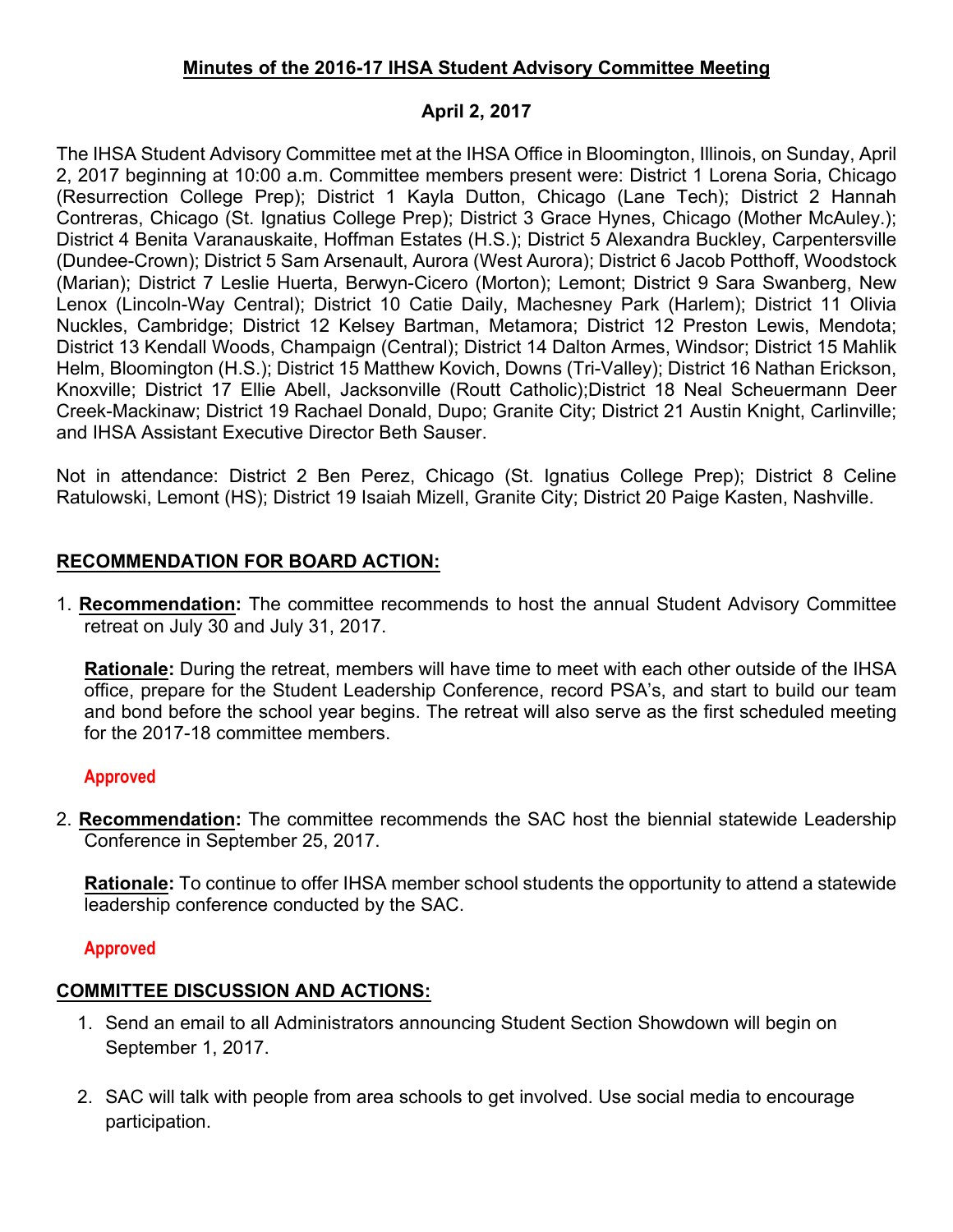- 3. Welcomed new SAC members and their parents. The senior SAC members conducted a mini SAC orientation session.
- 4. SAC Future Projects:
	- a. Hand out prizes to attendees at the Student Leadership Conference
	- b. Create opportunities to recognize in all sports and activities
	- c. Partner more with Unified Sports at different events
	- d. Create a guide to help students through the college decision making process
	- e. Market the IHSA Student Advisory Committee so students throughout the state are informed.
- 5. SAC members approved the current SAC Mission Statement for the 2017-18 school year: The Student Advisory Committee is a group of students who participate in diverse interscholastic athletics and activities. The SAC promotes the sportsmanship and ideals of the Illinois High School Association. We focus on providing leadership and communication between participants, administrators and fans of IHSA activities.

The IHSA SAC is made up of 21 students from high schools throughout Illinois.

The Student Advisory Committee is creating student leaders for tomorrow, today.

- 6. 2017 SAC Retreat Topics
	- a. Leadership Training
	- b. Public Speaking Training
	- c. Leadership Conference Preparation
	- d. Ice Breakers
	- e. Create and Film PSA's
- 7. NFHS NSLS
	- a. SAC attendance is optional
	- b. Online application is due April 15, 2017
	- c. Students from Lake Zurich will be in attendance
	- d. Representatives for Unified SOILL will be in attendance
- 8. SAC members approved the SAC Member Requirements for the 2017-18 school year.

| <b>Offense</b>                                                   | <b>Consequence</b>               |
|------------------------------------------------------------------|----------------------------------|
| Miss 1 meeting                                                   | Warning                          |
| Miss 2 meetings                                                  | <b>Dismissal from SAC</b>        |
| Serious School Violation, Suspension etc.                        | <b>SAC</b><br>Review and vote by |
|                                                                  | members                          |
| Sport/Activity ejection                                          | Case by case review              |
| Substance abuse or break a law                                   | Immediate dismissal              |
| Members who do not serve on at least 1 State Final Sportsmanship | <b>Dismissal from SAC</b>        |
| Committee per year                                               |                                  |

#### **2017-2018 SAC Board Members** to assist in guiding the future of the SAC:

SAC Meeting Manager: Plans and conducts each meeting: Nate Erickson

Secretary: Takes notes during each SAC meeting: Ellie Abell

Facebook Coordinator: Isaiah Mizell

Activities Coordinator: Grace Hynes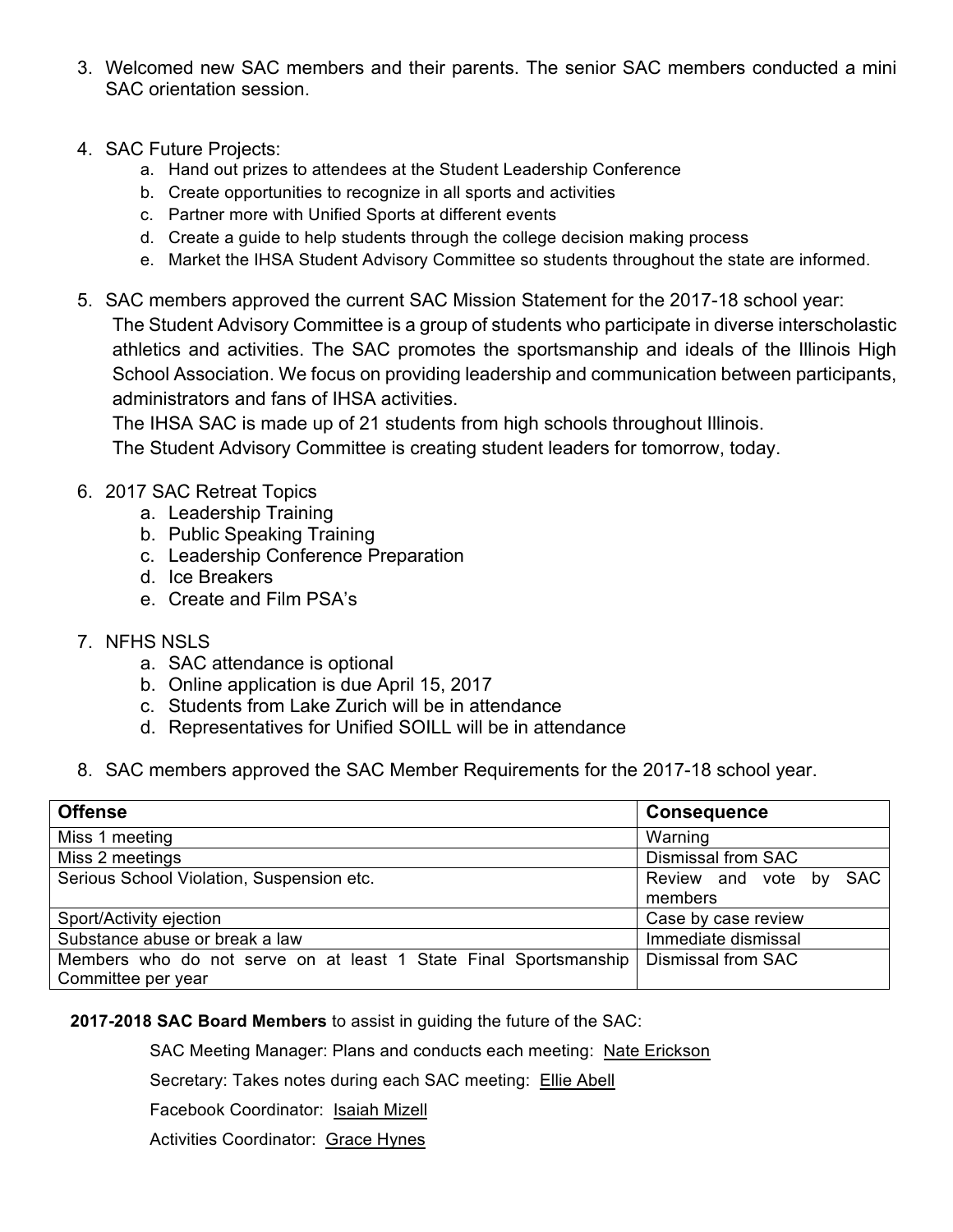Photographer and Videographer: Leslie Huerta Twitter Coordinator: Austin Knight Liaisons: NW - Jake Pothoff; NE – Sara Swanberg; C - Neal Scheuermann; S – Austin Knight

- 9. Annually create a video of the SAC members throughout the course of the year: at the Leadership Conference, during meetings, the retreat etc. Use the video to show to new SAC members and post on the IHSA website.
- 10.Discussed the challenges that students face while they balance academics with athletics and activities. SAC members will post tips, quotes and information on an open Facebook page for all.
- 11.The committee thanked and recognized the seniors for their service to the SAC: Lorena Soria, Hannah Contreras, Ali Buckley, Patrick Gustafson, Koby Stropes Kelsey Bartman and Mahlik Helm.

| 12. Future meeting dates                                                              |                                 |
|---------------------------------------------------------------------------------------|---------------------------------|
| Sunday, May 14, 2017, Conference Call                                                 | TBD                             |
| Sunday, July 30, 2017 SAC Retreat @ IHSA Office<br>Double Tree Hotel, Bloomington, IL | $3:00 \text{pm} - 10 \text{pm}$ |
| Monday, July 31, 2017 SAC Retreat @ IHSA Office                                       | $8:30am - 3:00pm$               |
| Sunday, August 27, 2017 @ IHSA Office                                                 | $10:00am - 3:00pm$              |
| Conference rehearsal with partner                                                     |                                 |
| Sunday, September 10, 2017, Conference Call?                                          | TBD                             |
| Sunday, September 24, 2017, Peoria, IL                                                | 2:00pm arrival                  |
| Embassy Suites in East Peoria, IL                                                     |                                 |
| Monday, September 25, 2017, Peoria, Illinois                                          | 3:00 <sub>pm</sub>              |
| Pick up from the PCC                                                                  |                                 |
| Sunday, October 15, 2017, Conference Call                                             | TBD                             |
| Sunday, December 3, 2017, @ IHSA Office                                               | $10:00am - 3:00pm$              |
| Sunday, January 21, 2018, Conference Call                                             | TBD                             |
| Sunday, February, 11, 2018, @ IHSA Office                                             | $9:30am - 3:00pm$               |
| Sunday, April 15, 2018 @ IHSA Office                                                  | $1:00am - 3:00pm$               |

**2017-18 Project groups** - Bold name denotes group liaison and snapchat coordinator

### Northwest:

District 1 Kayla Dutton, Chicago (Lane Tech); District 4 Benita Varanauskaite, Hoffman Estates; District 5 Sam Arsenault, Aurora (West Aurora); **District 6 Jacob Potthoff, Marian Central;**  District 10 Catherine Daily, Machesney Park

(Harlem);

## Northeast:

District 2 Ben Perez, Chicago (St. Ignatius CP); District 3 Grace Hynes, Chicago (Mother McAuley); District 7 Leslie Huerta, Berwyn-Cicero (Morton);

District 8 Celine Ratulowski, Lemont; **District 9 Sara Swanberg, New Lenox (L-W West);**

## Central:

District 11 Olivia Nuckles, Cambridge; District 12 Preston Lewis, Mendota District 13 Kendall Woods, Champaign (Central); District 15 Matthew Kovich, Downs (Tri-Valley) District 16 Nathan Erickson, Knoxville; **District 18 Neal Scheuermann, Deer Creek-Mackinaw**;

South: District 14 Dalton Armes, Windsor;